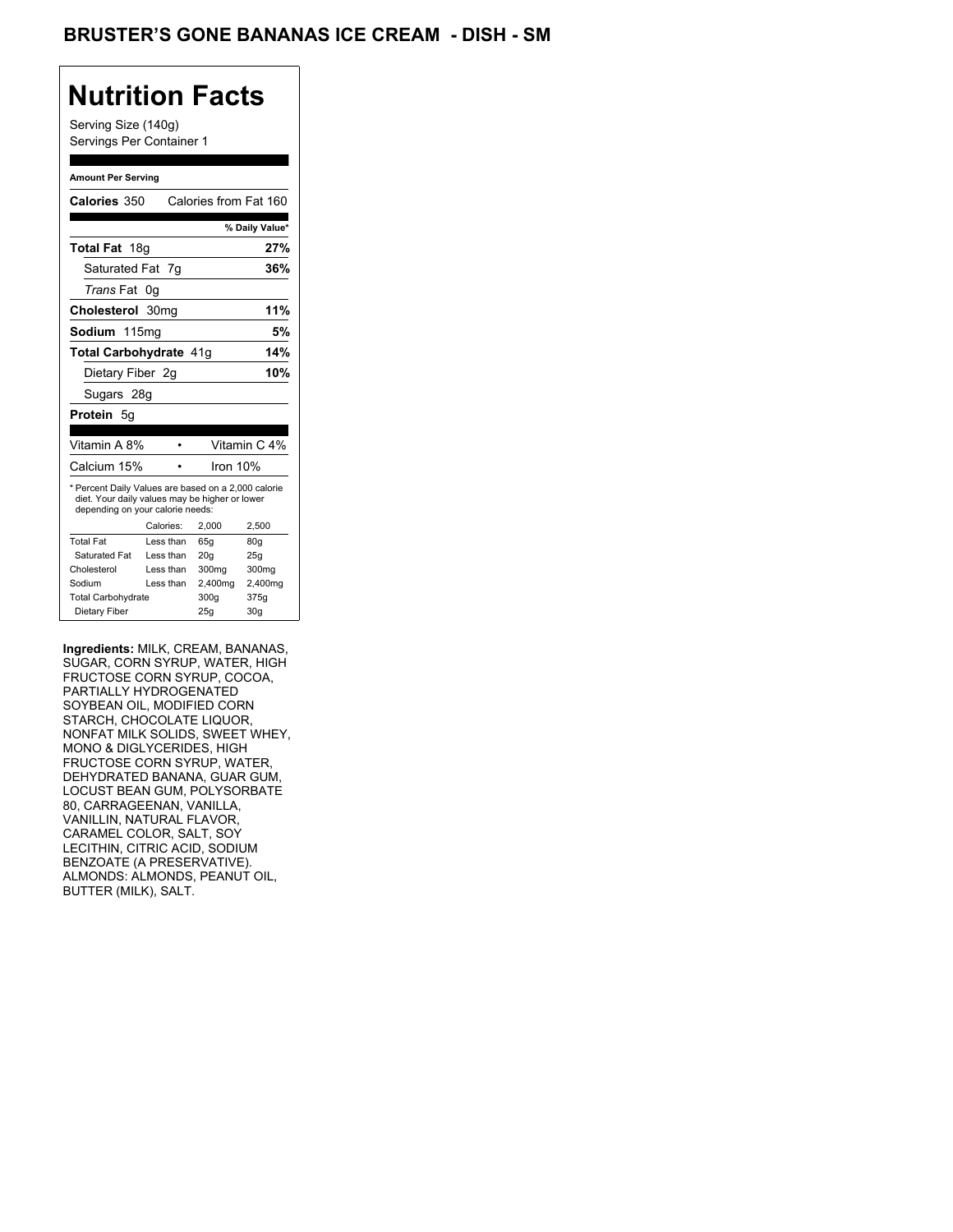## BRUSTER'S GONE BANANAS ICE CREAM - DISH - REG

## Nutrition Facts

Serving Size (210g) Servings Per Container 1

#### Amount Per Serving

| Calories 520                                                                                                                              |                  | Calories from Fat 240 |                |
|-------------------------------------------------------------------------------------------------------------------------------------------|------------------|-----------------------|----------------|
|                                                                                                                                           |                  |                       | % Daily Value* |
| Total Fat 27g                                                                                                                             |                  |                       | 41%            |
| Saturated Fat 11g                                                                                                                         |                  |                       | 54%            |
| Trans Fat                                                                                                                                 | 0g               |                       |                |
| Cholesterol                                                                                                                               | 50 <sub>mq</sub> |                       | 16%            |
| Sodium 170mg                                                                                                                              |                  |                       | 7%             |
| Total Carbohydrate 62g                                                                                                                    |                  |                       | 21%            |
| Dietary Fiber 4g                                                                                                                          |                  |                       | 14%            |
| Sugars 42g                                                                                                                                |                  |                       |                |
| Protein<br>8α                                                                                                                             |                  |                       |                |
|                                                                                                                                           |                  |                       |                |
|                                                                                                                                           |                  |                       |                |
| Vitamin A 10%                                                                                                                             |                  |                       | Vitamin C 6%   |
| Calcium 20%                                                                                                                               |                  | Iron 15%              |                |
| * Percent Daily Values are based on a 2,000 calorie<br>diet. Your daily values may be higher or lower<br>depending on your calorie needs: |                  |                       |                |
|                                                                                                                                           | Calories:        | 2,000                 | 2.500          |
| <b>Total Fat</b>                                                                                                                          | Less than        | 65g                   | 80q            |
| Saturated Fat                                                                                                                             | Less than        | 20 <sub>q</sub>       | 25q            |
| Cholesterol                                                                                                                               | Less than        | 300 <sub>mg</sub>     | 300mg          |
| Sodium                                                                                                                                    | Less than        | 2,400mg               | 2,400mg        |
| <b>Total Carbohydrate</b>                                                                                                                 |                  | 300g                  | 375g           |

Ingredients: MILK, CREAM, BANANAS, SUGAR, CORN SYRUP, WATER, HIGH FRUCTOSE CORN SYRUP, COCOA, PARTIALLY HYDROGENATED SOYBEAN OIL, MODIFIED CORN STARCH, CHOCOLATE LIQUOR, NONFAT MILK SOLIDS, SWEET WHEY, MONO & DIGLYCERIDES, HIGH FRUCTOSE CORN SYRUP, WATER, DEHYDRATED BANANA, GUAR GUM, LOCUST BEAN GUM, POLYSORBATE 80, CARRAGEENAN, VANILLA, VANILLIN, NATURAL FLAVOR, CARAMEL COLOR, SALT, SOY LECITHIN, CITRIC ACID, SODIUM BENZOATE (A PRESERVATIVE). ALMONDS: ALMONDS, PEANUT OIL, BUTTER (MILK), SALT.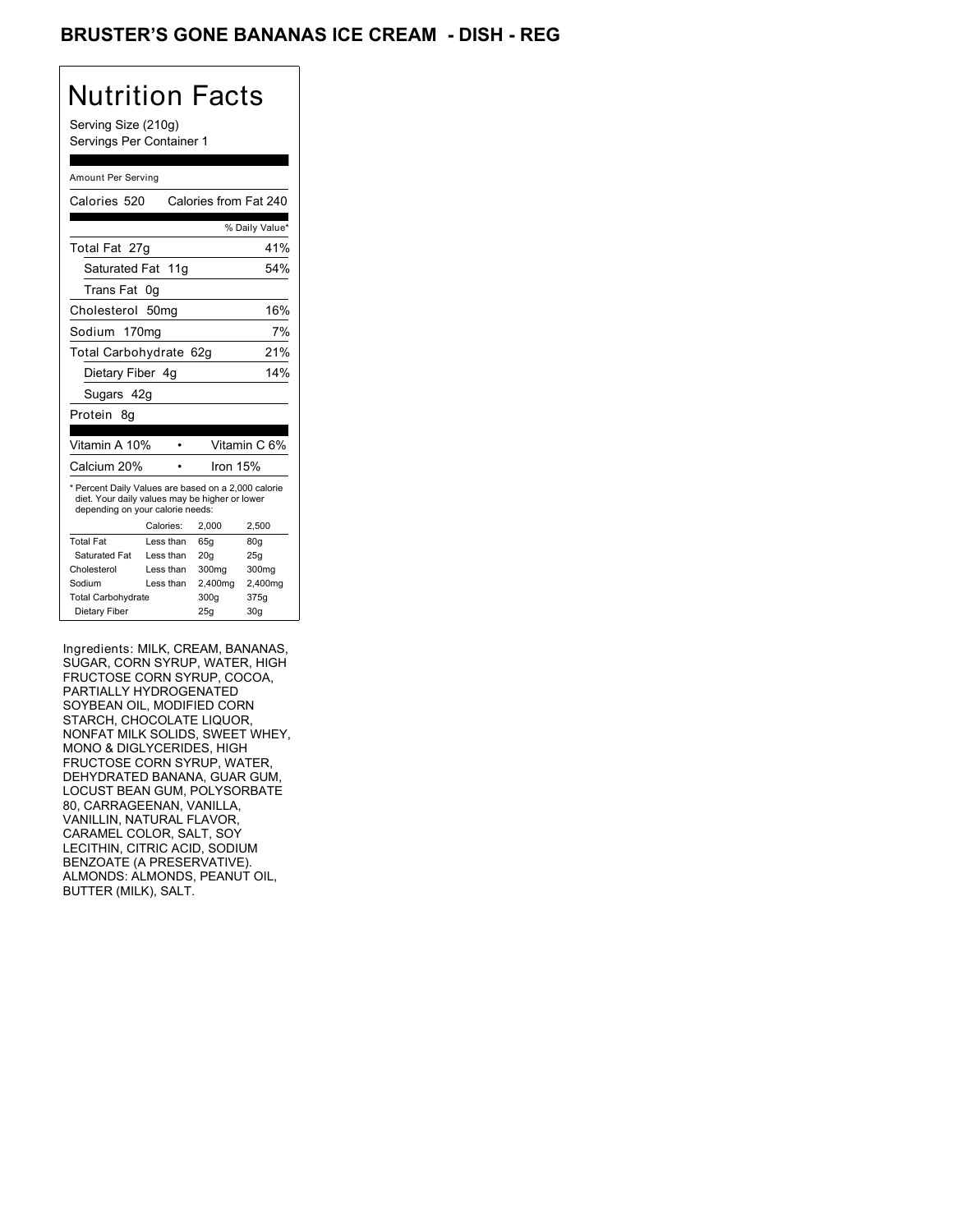## BRUSTER'S GONE BANANAS ICE CREAM - DISH - LG

## Nutrition Facts

Serving Size (280g) Servings Per Container 1

#### Amount Per Serving

| Calories 690                                                                                                                              |            | Calories from Fat 320 |                |
|-------------------------------------------------------------------------------------------------------------------------------------------|------------|-----------------------|----------------|
|                                                                                                                                           |            |                       | % Daily Value* |
| Total Fat 35g                                                                                                                             |            |                       | 54%            |
| Saturated Fat 14g                                                                                                                         |            |                       | 72%            |
| Trans Fat                                                                                                                                 | 0.5g       |                       |                |
| Cholesterol 65mg                                                                                                                          |            |                       | 21%            |
| Sodium 230mg                                                                                                                              |            |                       | 10%            |
| Total Carbohydrate 82g                                                                                                                    |            |                       | 27%            |
| Dietary Fiber 5q                                                                                                                          |            |                       | 19%            |
| Sugars 56g                                                                                                                                |            |                       |                |
| Protein 11g                                                                                                                               |            |                       |                |
|                                                                                                                                           |            |                       |                |
| Vitamin A 15%                                                                                                                             |            |                       | Vitamin C 8%   |
| Calcium 25%                                                                                                                               |            | Iron 20%              |                |
| * Percent Daily Values are based on a 2,000 calorie<br>diet. Your daily values may be higher or lower<br>depending on your calorie needs: |            |                       |                |
|                                                                                                                                           | Calories:  | 2.000                 | 2,500          |
| <b>Total Fat</b>                                                                                                                          | Less than  | 65q                   | 80q            |
| Saturated Fat                                                                                                                             | Less than  | 20q                   | 25g            |
| Cholesterol                                                                                                                               | I ess than | 300mg                 | 300mg          |
|                                                                                                                                           |            |                       |                |
| Sodium                                                                                                                                    | Less than  | 2,400mg               | 2,400mg        |
| <b>Total Carbohydrate</b>                                                                                                                 |            | 300g                  | 375g           |

Ingredients: MILK, CREAM, BANANAS, SUGAR, CORN SYRUP, WATER, HIGH FRUCTOSE CORN SYRUP, COCOA, PARTIALLY HYDROGENATED SOYBEAN OIL, MODIFIED CORN STARCH, CHOCOLATE LIQUOR, NONFAT MILK SOLIDS, SWEET WHEY, MONO & DIGLYCERIDES, HIGH FRUCTOSE CORN SYRUP, WATER, DEHYDRATED BANANA, GUAR GUM, LOCUST BEAN GUM, POLYSORBATE 80, CARRAGEENAN, VANILLA, VANILLIN, NATURAL FLAVOR, CARAMEL COLOR, SALT, SOY LECITHIN, CITRIC ACID, SODIUM BENZOATE (A PRESERVATIVE). ALMONDS: ALMONDS, PEANUT OIL, BUTTER (MILK), SALT.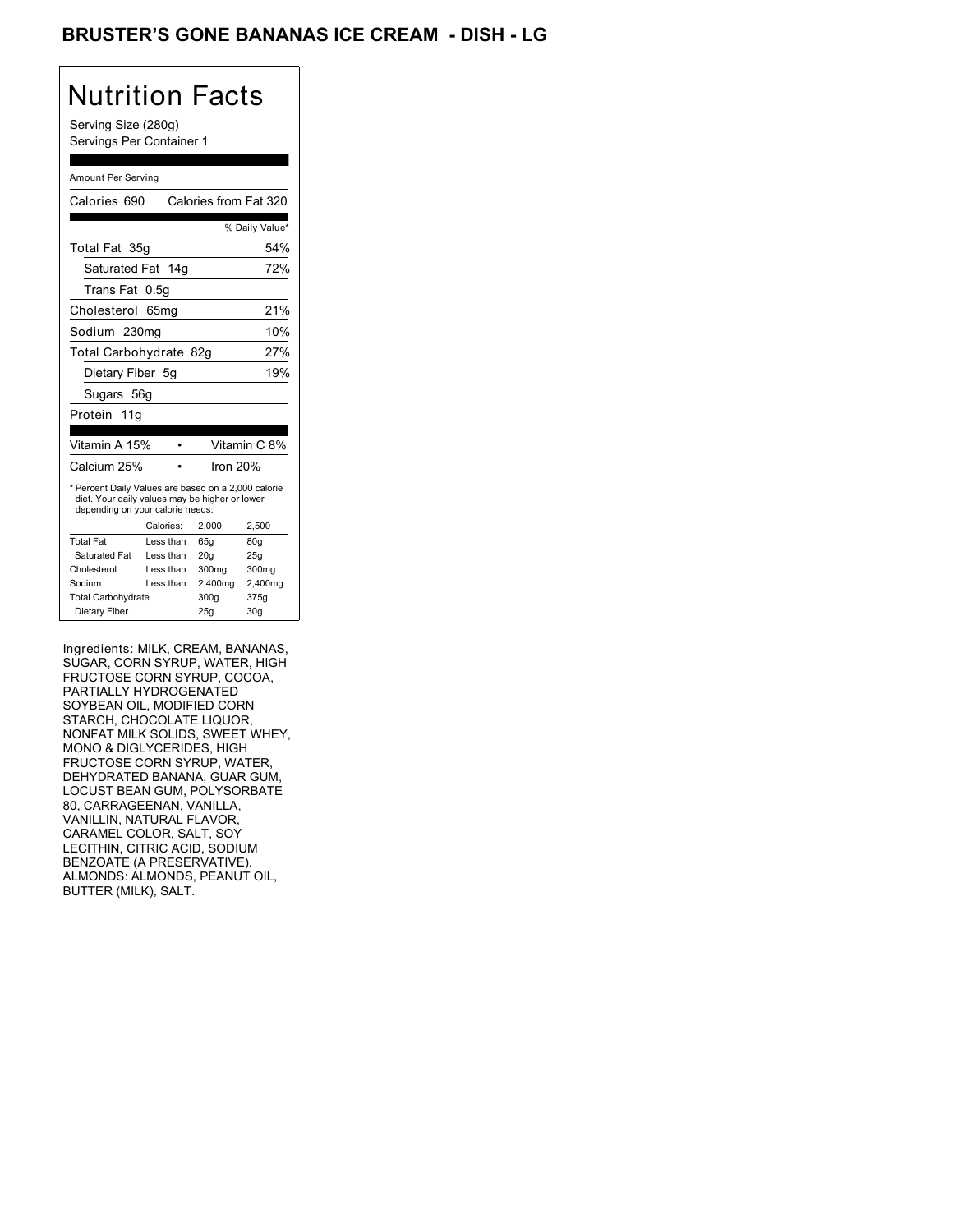### BRUSTER'S GONE BANANAS ICE CREAM - SUGAR CONE - SM

# Nutrition Facts

Serving Size (153g) Servings Per Container 1

#### Amount Per Serving

| Calories 400                                                 |  | Calories from Fat 160 |     |
|--------------------------------------------------------------|--|-----------------------|-----|
|                                                              |  | % Daily Value*        |     |
| Total Fat 18g                                                |  |                       | 28% |
| Saturated Fat 7g                                             |  |                       | 36% |
| Trans Fat 0q                                                 |  |                       |     |
| Cholesterol 30mg                                             |  |                       | 11% |
| Sodium 135mg                                                 |  |                       | 6%  |
| Total Carbohydrate 53g                                       |  |                       | 18% |
| Dietary Fiber 2g                                             |  |                       | 10% |
| Sugars 31g                                                   |  |                       |     |
| Protein 6q                                                   |  |                       |     |
|                                                              |  |                       |     |
| Vitamin A 8%                                                 |  | Vitamin C 4%          |     |
| Calcium 15%                                                  |  | Iron $10%$            |     |
| * Percent Daily Values are based on a 2,000 calorie<br>diet. |  |                       |     |

Ingredients: MILK, CREAM, BANANAS, SUGAR, CORN SYRUP, WATER, HIGH FRUCTOSE CORN SYRUP, COCOA, PARTIALLY HYDROGENATED SOYBEAN OIL, MODIFIED CORN STARCH, CHOCOLATE LIQUOR, NONFAT MILK SOLIDS, SWEET WHEY, MONO & DIGLYCERIDES, HIGH FRUCTOSE CORN SYRUP, WATER, DEHYDRATED BANANA, GUAR GUM, LOCUST BEAN GUM, POLYSORBATE 80, CARRAGEENAN, VANILLA, VANILLIN, NATURAL FLAVOR, CARAMEL COLOR, SALT, SOY LECITHIN, CITRIC ACID, SODIUM BENZOATE (A PRESERVATIVE). ALMONDS: ALMONDS, PEANUT OIL, BUTTER (MILK), SALT. SUGAR CONE: ENRICHED WHEAT FLOUR (ENRICHED WITH NIACIN, REDUCED IRON, THIAMIN MONONITRATE, RIBOFLAVIN, FOLIC ACID), TAPIOCA FLOUR, SUGAR, VEGETABLE SHORTENING (SOYBEAN AND/OR CANOLA OIL, MODIFIED PALM OIL, SOY LECITHIN, AND/OR PARTIALLY HYDROGENATED SOYBEAN OIL), OAT FIBER AND/OR VEGETABLE FIBER, SALT, CARAMEL COLOR, ARTIFICIAL FLAVOR, SOY LECITHIN.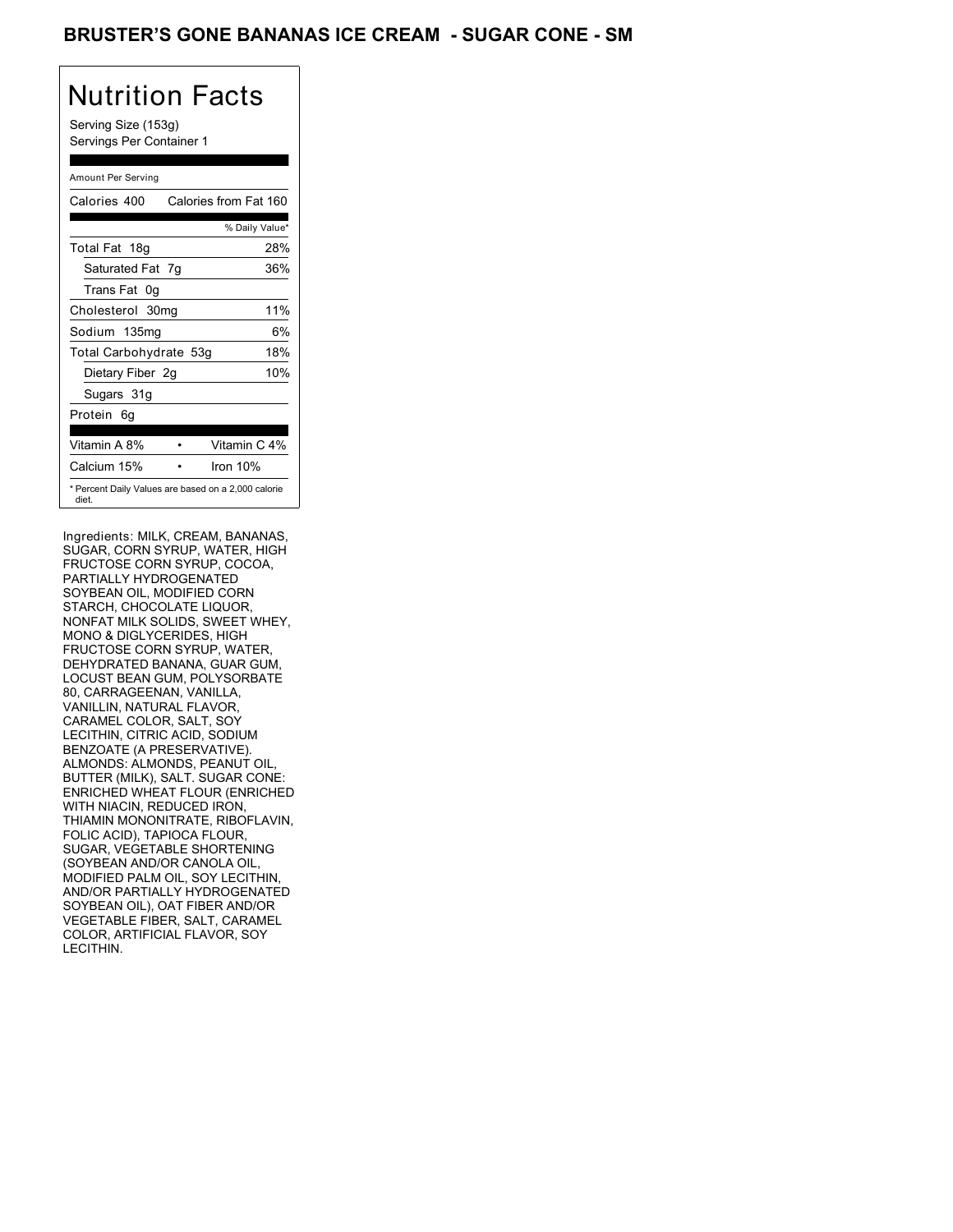## BRUSTER'S GONE BANANAS ICE CREAM - SUGAR CONE - REG

## Nutrition Facts

Serving Size (223g) Servings Per Container 1

#### Amount Per Serving

| Calories 570           | Calories from Fat 240                               |
|------------------------|-----------------------------------------------------|
|                        | % Daily Value*                                      |
| Total Fat 27g          | 41%                                                 |
| Saturated Fat 11g      | 54%                                                 |
| Trans Fat 0g           |                                                     |
| Cholesterol 50mg       | 16%                                                 |
| Sodium 190mg           | 8%                                                  |
| Total Carbohydrate 74g | 25%                                                 |
| Dietary Fiber 4g       | 14%                                                 |
| Sugars 45g             |                                                     |
| Protein 9q             |                                                     |
| Vitamin A 10%          | Vitamin C 6%                                        |
| Calcium 20%            | Iron 15%                                            |
| diet.                  | * Percent Daily Values are based on a 2,000 calorie |

Ingredients: MILK, CREAM, BANANAS, SUGAR, CORN SYRUP, WATER, HIGH FRUCTOSE CORN SYRUP, COCOA, PARTIALLY HYDROGENATED SOYBEAN OIL, MODIFIED CORN STARCH, CHOCOLATE LIQUOR, NONFAT MILK SOLIDS, SWEET WHEY, MONO & DIGLYCERIDES, HIGH FRUCTOSE CORN SYRUP, WATER, DEHYDRATED BANANA, GUAR GUM, LOCUST BEAN GUM, POLYSORBATE 80, CARRAGEENAN, VANILLA, VANILLIN, NATURAL FLAVOR, CARAMEL COLOR, SALT, SOY LECITHIN, CITRIC ACID, SODIUM BENZOATE (A PRESERVATIVE). ALMONDS: ALMONDS, PEANUT OIL, BUTTER (MILK), SALT. SUGAR CONE: ENRICHED WHEAT FLOUR (ENRICHED WITH NIACIN, REDUCED IRON, THIAMIN MONONITRATE, RIBOFLAVIN, FOLIC ACID), TAPIOCA FLOUR, SUGAR, VEGETABLE SHORTENING (SOYBEAN AND/OR CANOLA OIL, MODIFIED PALM OIL, SOY LECITHIN, AND/OR PARTIALLY HYDROGENATED SOYBEAN OIL), OAT FIBER AND/OR VEGETABLE FIBER, SALT, CARAMEL COLOR, ARTIFICIAL FLAVOR, SOY LECITHIN.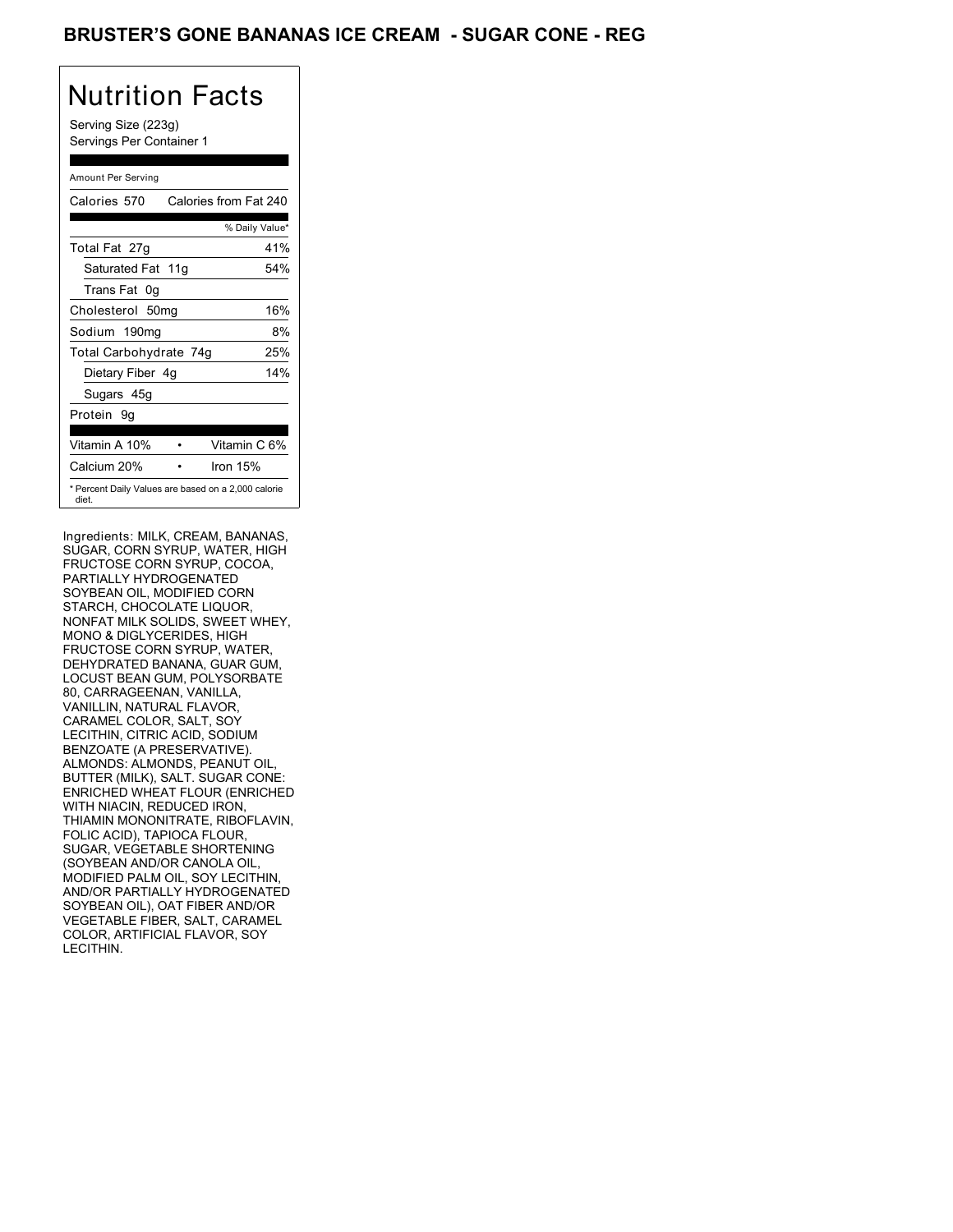## BRUSTER'S GONE BANANAS ICE CREAM - SUGAR CONE - LG

## Nutrition Facts

Serving Size (293g) Servings Per Container 1

#### Amount Per Serving

| Calories 740           | Calories from Fat 320                               |
|------------------------|-----------------------------------------------------|
|                        | % Daily Value*                                      |
| Total Fat 36g          | 55%                                                 |
| Saturated Fat 14g      | 72%                                                 |
| Trans Fat 0.5q         |                                                     |
| Cholesterol 65mg       | 21%                                                 |
| Sodium 250mg           | 10%                                                 |
| Total Carbohydrate 94g | 31%                                                 |
| Dietary Fiber 5g       | 19%                                                 |
| Sugars 59g             |                                                     |
| Protein 11g            |                                                     |
|                        |                                                     |
| Vitamin A 15%          | Vitamin C 8%                                        |
| Calcium 30%            | Iron 20%                                            |
| diet.                  | * Percent Daily Values are based on a 2,000 calorie |

Ingredients: MILK, CREAM, BANANAS, SUGAR, CORN SYRUP, WATER, HIGH FRUCTOSE CORN SYRUP, COCOA, PARTIALLY HYDROGENATED SOYBEAN OIL, MODIFIED CORN STARCH, CHOCOLATE LIQUOR, NONFAT MILK SOLIDS, SWEET WHEY, MONO & DIGLYCERIDES, HIGH FRUCTOSE CORN SYRUP, WATER, DEHYDRATED BANANA, GUAR GUM, LOCUST BEAN GUM, POLYSORBATE 80, CARRAGEENAN, VANILLA, VANILLIN, NATURAL FLAVOR, CARAMEL COLOR, SALT, SOY LECITHIN, CITRIC ACID, SODIUM BENZOATE (A PRESERVATIVE). ALMONDS: ALMONDS, PEANUT OIL, BUTTER (MILK), SALT. SUGAR CONE: ENRICHED WHEAT FLOUR (ENRICHED WITH NIACIN, REDUCED IRON, THIAMIN MONONITRATE, RIBOFLAVIN, FOLIC ACID), TAPIOCA FLOUR, SUGAR, VEGETABLE SHORTENING (SOYBEAN AND/OR CANOLA OIL, MODIFIED PALM OIL, SOY LECITHIN, AND/OR PARTIALLY HYDROGENATED SOYBEAN OIL), OAT FIBER AND/OR VEGETABLE FIBER, SALT, CARAMEL COLOR, ARTIFICIAL FLAVOR, SOY LECITHIN.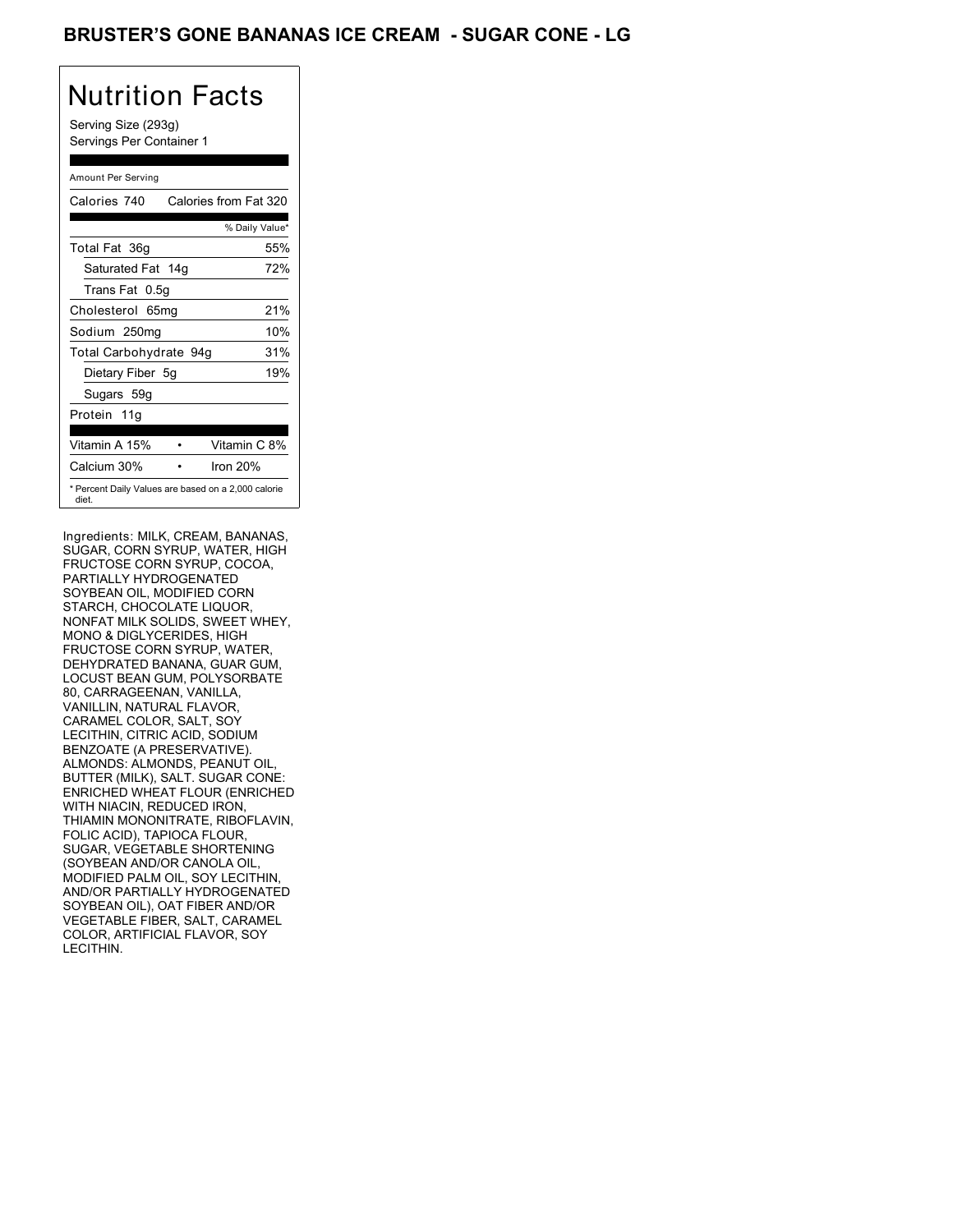## BRUSTER'S GONE BANANAS ICE CREAM **- CAKE CONE - SM**

## Nutrition Facts

Serving Size (146g) Servings Per Container 1

#### Amount Per Serving

| Calories 370           | Calories from Fat 160                               |
|------------------------|-----------------------------------------------------|
|                        | % Daily Value*                                      |
| Total Fat 18g          | 27%                                                 |
| Saturated Fat 7g       | 36%                                                 |
| Trans Fat 0q           |                                                     |
| Cholesterol 30mg       | 11%                                                 |
| Sodium 125mg           | 5%                                                  |
| Total Carbohydrate 46g | 15%                                                 |
| Dietary Fiber 2g       | 10%                                                 |
| Sugars 28g             |                                                     |
| Protein 6q             |                                                     |
|                        |                                                     |
| Vitamin A 8%           | Vitamin C 4%                                        |
| Calcium 15%            | Iron $10%$                                          |
| diet.                  | * Percent Daily Values are based on a 2,000 calorie |

Ingredients: MILK, CREAM, BANANAS, SUGAR, CORN SYRUP, WATER, HIGH FRUCTOSE CORN SYRUP, COCOA, PARTIALLY HYDROGENATED SOYBEAN OIL, MODIFIED CORN STARCH, CHOCOLATE LIQUOR, NONFAT MILK SOLIDS, SWEET WHEY, MONO & DIGLYCERIDES, HIGH FRUCTOSE CORN SYRUP, WATER, DEHYDRATED BANANA, GUAR GUM, LOCUST BEAN GUM, POLYSORBATE 80, CARRAGEENAN, VANILLA, VANILLIN, NATURAL FLAVOR, CARAMEL COLOR, SALT, SOY LECITHIN, CITRIC ACID, SODIUM BENZOATE (A PRESERVATIVE). ALMONDS: ALMONDS, PEANUT OIL, BUTTER (MILK), SALT. CAKE CONE: ENRICHED WHEAT FLOUR (ENRICHED WITH NIACIN, REDUCED IRON, THIAMIN MONONITRATE, RIBOFLAVIN, FOLIC ACID), TAPIOCA FLOUR, SUGAR, VEGETABLE OIL SHORTENING (SOYBEAN AND/OR CANOLA OIL, MODIFIED PALM OIL, SOY LECITHIN, AND/OR PARTIALLY HYDROGENATED SOYBEAN OIL), LEAVENING (SODIUM BICARBONATE, AMMONIUM BICARBONATE), SALT, NATURAL FLAVOR, ANNATTO (VEGETABLE COLOR).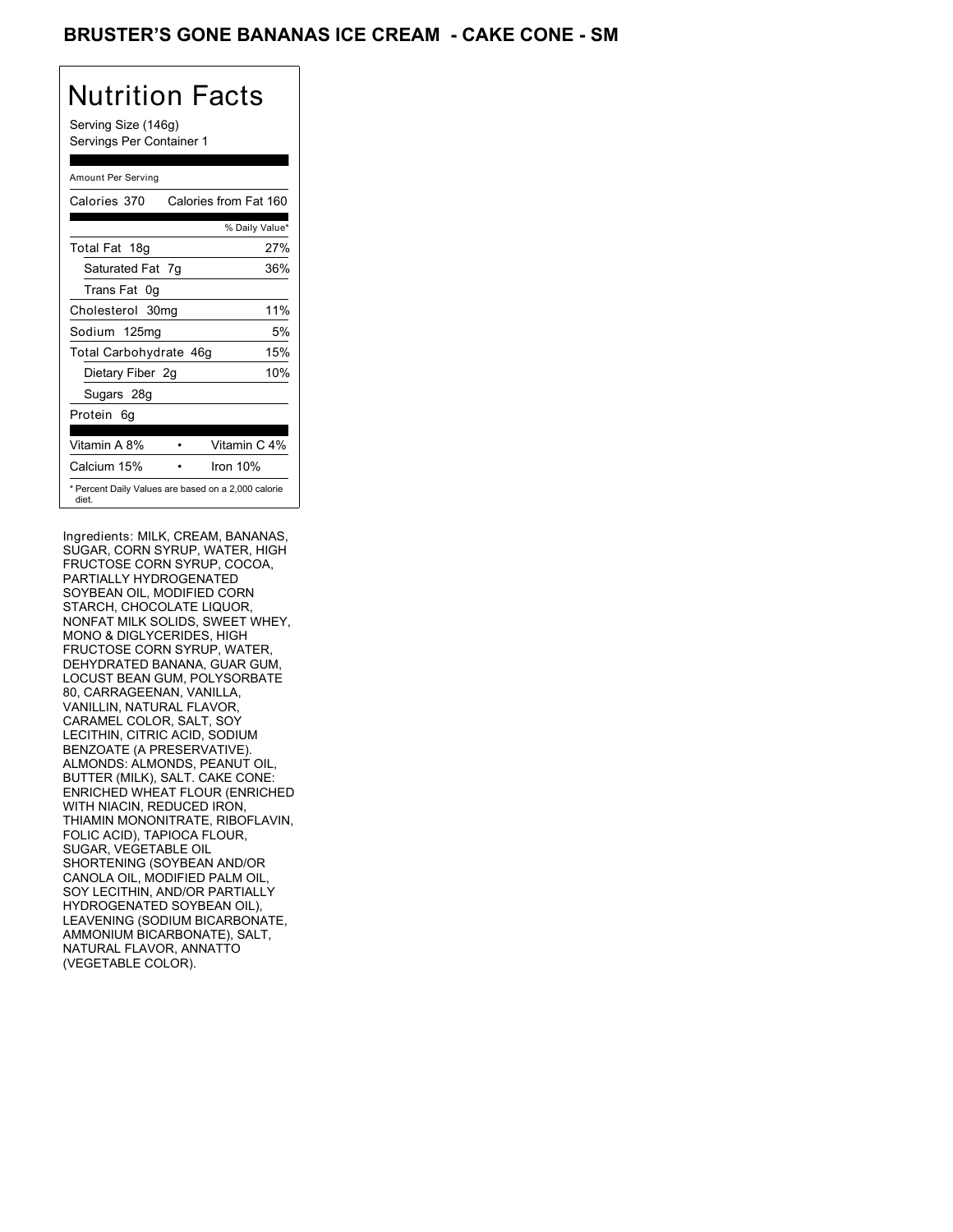## BRUSTER'S GONE BANANAS ICE CREAM **- CAKE CONE - REG**

## Nutrition Facts

Serving Size (216g) Servings Per Container 1

#### Amount Per Serving

| Calories 540           | Calories from Fat 240                               |
|------------------------|-----------------------------------------------------|
|                        | % Daily Value*                                      |
| Total Fat 27g          | 41%                                                 |
| Saturated Fat 11g      | 54%                                                 |
| Trans Fat 0q           |                                                     |
| Cholesterol 50mg       | 16%                                                 |
| Sodium 180mg           | 8%                                                  |
| Total Carbohydrate 67g | 22%                                                 |
| Dietary Fiber 4g       | 14%                                                 |
| Sugars 42g             |                                                     |
| Protein 9q             |                                                     |
| Vitamin A 10%          | Vitamin C 6%                                        |
| Calcium 20%            | Iron 15%                                            |
| diet.                  | * Percent Daily Values are based on a 2,000 calorie |

Ingredients: MILK, CREAM, BANANAS, SUGAR, CORN SYRUP, WATER, HIGH FRUCTOSE CORN SYRUP, COCOA, PARTIALLY HYDROGENATED SOYBEAN OIL, MODIFIED CORN STARCH, CHOCOLATE LIQUOR, NONFAT MILK SOLIDS, SWEET WHEY, MONO & DIGLYCERIDES, HIGH FRUCTOSE CORN SYRUP, WATER, DEHYDRATED BANANA, GUAR GUM, LOCUST BEAN GUM, POLYSORBATE 80, CARRAGEENAN, VANILLA, VANILLIN, NATURAL FLAVOR, CARAMEL COLOR, SALT, SOY LECITHIN, CITRIC ACID, SODIUM BENZOATE (A PRESERVATIVE). ALMONDS: ALMONDS, PEANUT OIL, BUTTER (MILK), SALT. CAKE CONE: ENRICHED WHEAT FLOUR (ENRICHED WITH NIACIN, REDUCED IRON, THIAMIN MONONITRATE, RIBOFLAVIN, FOLIC ACID), TAPIOCA FLOUR, SUGAR, VEGETABLE OIL SHORTENING (SOYBEAN AND/OR CANOLA OIL, MODIFIED PALM OIL, SOY LECITHIN, AND/OR PARTIALLY HYDROGENATED SOYBEAN OIL), LEAVENING (SODIUM BICARBONATE, AMMONIUM BICARBONATE), SALT, NATURAL FLAVOR, ANNATTO (VEGETABLE COLOR).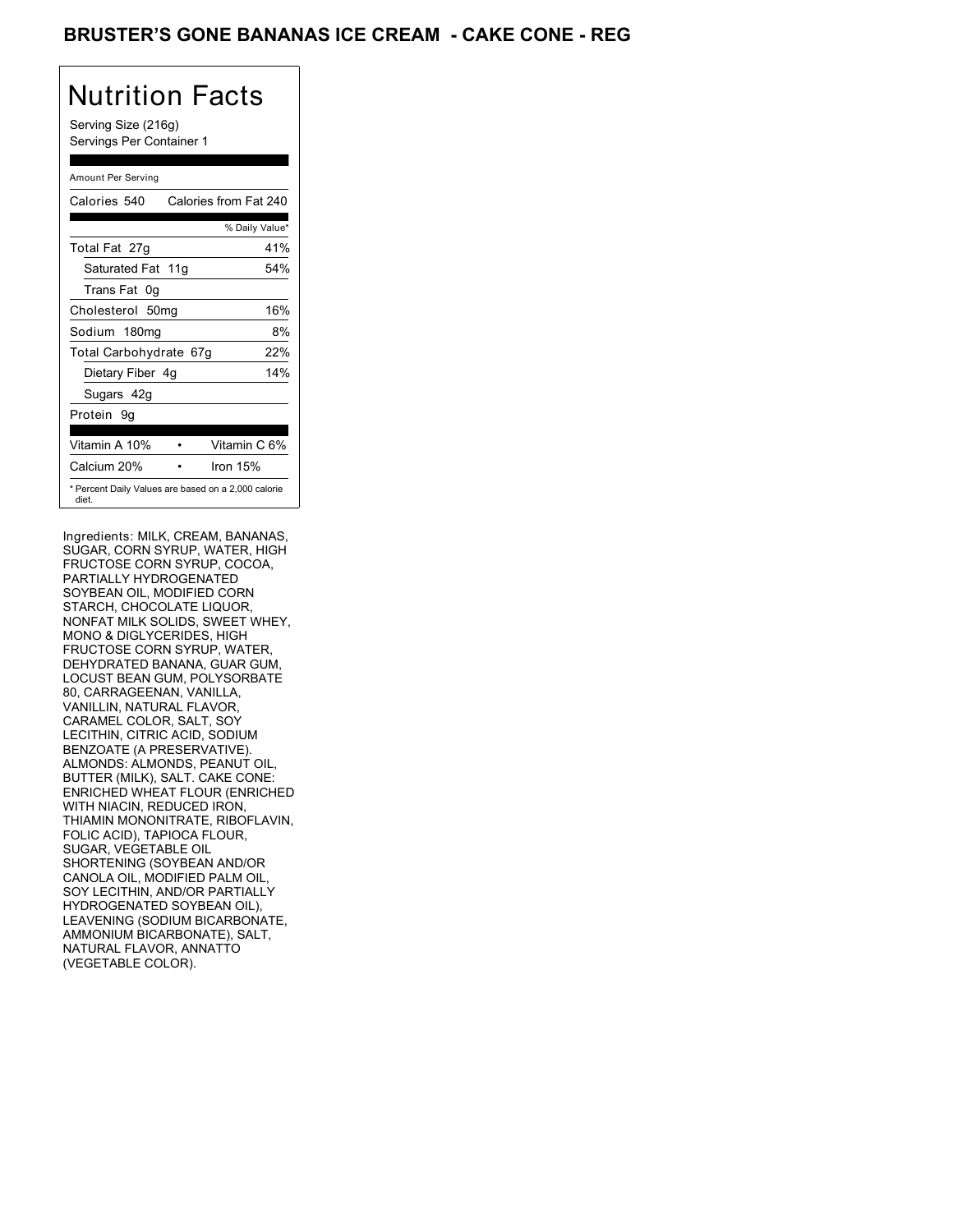## BRUSTER'S GONE BANANAS ICE CREAM - CAKE CONE - LG

## Nutrition Facts

Serving Size (286g) Servings Per Container 1

#### Amount Per Serving

| Calories 710           | Calories from Fat 320                               |
|------------------------|-----------------------------------------------------|
|                        | % Daily Value*                                      |
| Total Fat 35g          | 55%                                                 |
| Saturated Fat 14g      | 72%                                                 |
| Trans Fat 0.5q         |                                                     |
| Cholesterol 65mg       | 21%                                                 |
| Sodium 240mg           | 10%                                                 |
| Total Carbohydrate 87g | 29%                                                 |
| Dietary Fiber 5g       | 19%                                                 |
| Sugars 56g             |                                                     |
| Protein 11g            |                                                     |
|                        |                                                     |
| Vitamin A 15%          | Vitamin C 8%                                        |
| Calcium 25%            | Iron 20%                                            |
| diet.                  | * Percent Daily Values are based on a 2,000 calorie |

Ingredients: MILK, CREAM, BANANAS, SUGAR, CORN SYRUP, WATER, HIGH FRUCTOSE CORN SYRUP, COCOA, PARTIALLY HYDROGENATED SOYBEAN OIL, MODIFIED CORN STARCH, CHOCOLATE LIQUOR, NONFAT MILK SOLIDS, SWEET WHEY, MONO & DIGLYCERIDES, HIGH FRUCTOSE CORN SYRUP, WATER, DEHYDRATED BANANA, GUAR GUM, LOCUST BEAN GUM, POLYSORBATE 80, CARRAGEENAN, VANILLA, VANILLIN, NATURAL FLAVOR, CARAMEL COLOR, SALT, SOY LECITHIN, CITRIC ACID, SODIUM BENZOATE (A PRESERVATIVE). ALMONDS: ALMONDS, PEANUT OIL, BUTTER (MILK), SALT. CAKE CONE: ENRICHED WHEAT FLOUR (ENRICHED WITH NIACIN, REDUCED IRON, THIAMIN MONONITRATE, RIBOFLAVIN, FOLIC ACID), TAPIOCA FLOUR, SUGAR, VEGETABLE OIL SHORTENING (SOYBEAN AND/OR CANOLA OIL, MODIFIED PALM OIL, SOY LECITHIN, AND/OR PARTIALLY HYDROGENATED SOYBEAN OIL), LEAVENING (SODIUM BICARBONATE, AMMONIUM BICARBONATE), SALT, NATURAL FLAVOR, ANNATTO (VEGETABLE COLOR).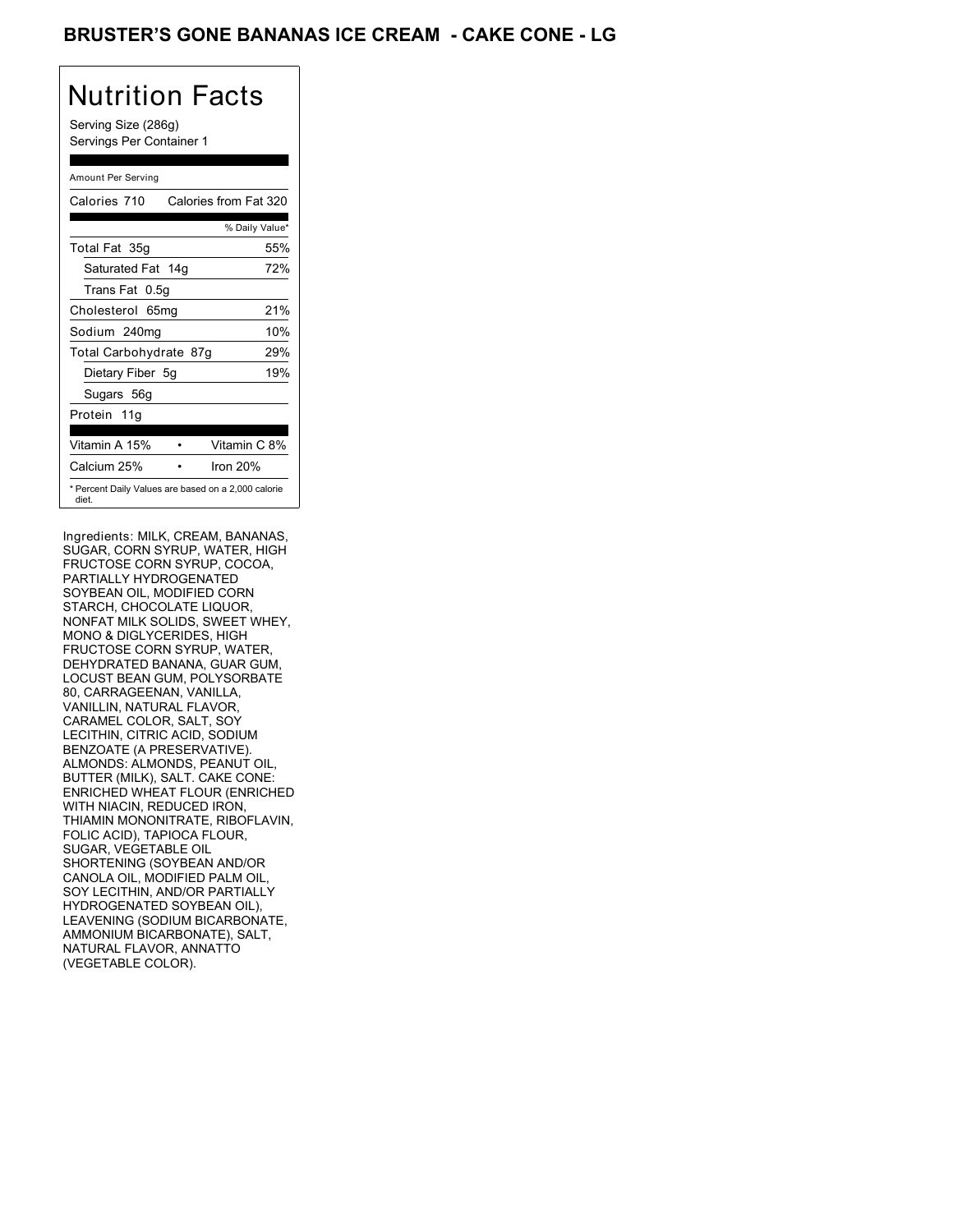### BRUSTER'S GONE BANANAS ICE CREAM - WAFFLE CONE - SM

## Nutrition Facts

Serving Size (170g) Servings Per Container 1

#### Amount Per Serving

| Calories 470                                                 |  | Calories from Fat 190 |
|--------------------------------------------------------------|--|-----------------------|
|                                                              |  | % Daily Value*        |
| Total Fat 21g                                                |  | 32%                   |
| Saturated Fat 8g                                             |  | 40%                   |
| Trans Fat 0g                                                 |  |                       |
| Cholesterol 40mg                                             |  | 13%                   |
| Sodium 115mg                                                 |  | 5%                    |
| Total Carbohydrate 64g                                       |  | 21%                   |
| Dietary Fiber 2g                                             |  | 10%                   |
| Sugars 38g                                                   |  |                       |
| Protein 7q                                                   |  |                       |
| Vitamin A 8%                                                 |  | Vitamin C 4%          |
| Calcium 15%                                                  |  | Iron $10%$            |
| * Percent Daily Values are based on a 2,000 calorie<br>diet. |  |                       |

Ingredients: MILK, CREAM, BANANAS, SUGAR, CORN SYRUP, WATER, HIGH FRUCTOSE CORN SYRUP, COCOA, PARTIALLY HYDROGENATED SOYBEAN OIL, MODIFIED CORN STARCH, CHOCOLATE LIQUOR, NONFAT MILK SOLIDS, SWEET WHEY, MONO & DIGLYCERIDES, HIGH FRUCTOSE CORN SYRUP, WATER, DEHYDRATED BANANA, GUAR GUM, LOCUST BEAN GUM, POLYSORBATE 80, CARRAGEENAN, VANILLA, VANILLIN, NATURAL FLAVOR, CARAMEL COLOR, SALT, SOY LECITHIN, CITRIC ACID, SODIUM BENZOATE (A PRESERVATIVE). ALMONDS: ALMONDS, PEANUT OIL, BUTTER (MILK), SALT. WAFFLE CONE: ENRICHED BLEACHED WHEAT FLOUR (ENRICHED WITH NIACIN, REDUCED IRON, THIAMIN MONONITRATE, RIBOFLAVIN, FOLIC ACID), SUGAR, VEGETABLE SHORTENING (PARTIALLY HYDROGENATED SOYBEAN AND COTTONSEED OILS), WHOLE EGG, ARTIFICIAL FLAVOR (INCLUDING MALTODEXTRIN, MODIFIED CORNSTARCH, BUTTER, BUTTERMILK), DEXTROSE, SOY LECITHIN, ARTIFICIAL VANILLA FLAVOR.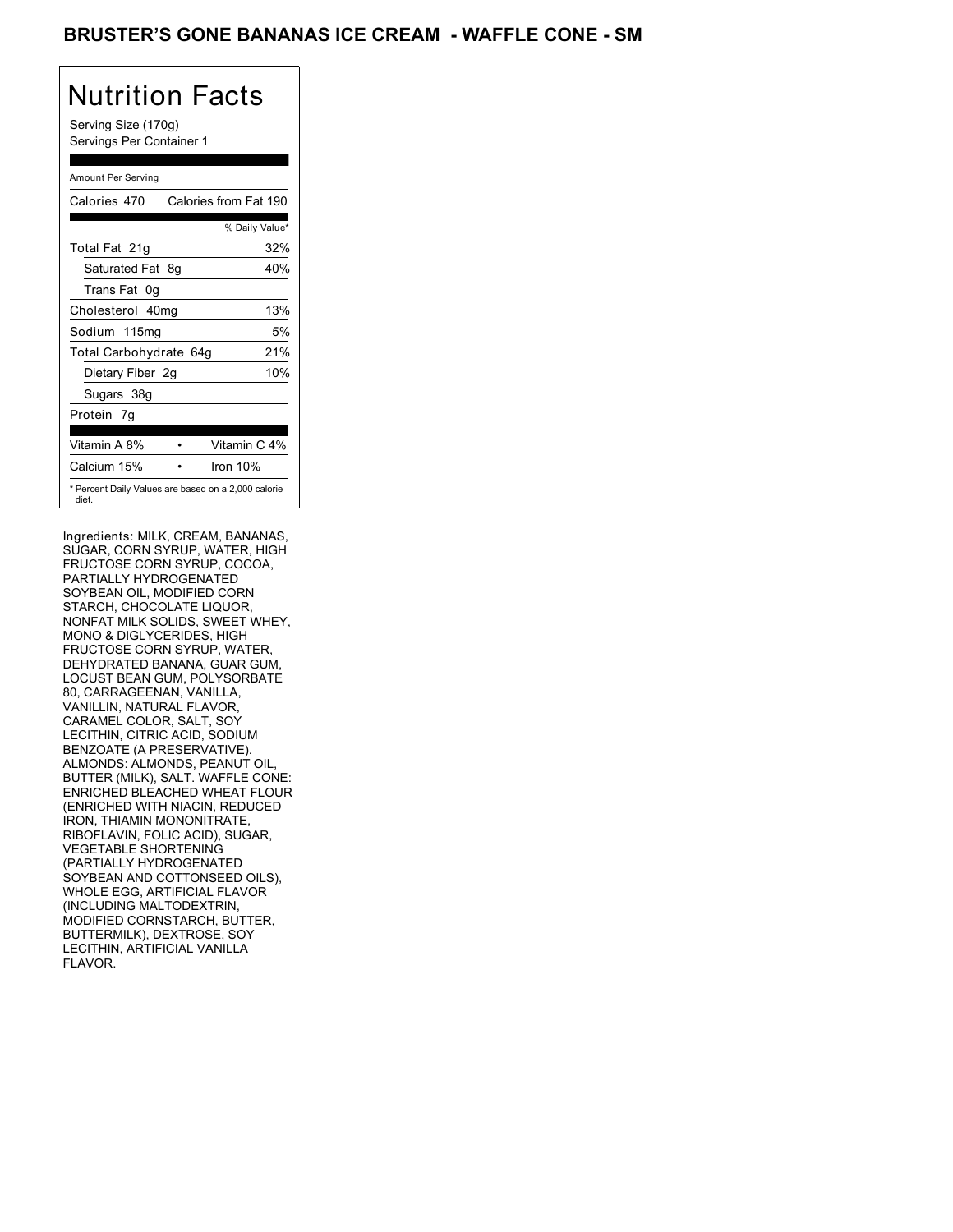### BRUSTER'S GONE BANANAS ICE CREAM - WAFFLE CONE - REG

## Nutrition Facts

Serving Size (240g) Servings Per Container 1

#### Amount Per Serving

| Calories 640           | Calories from Fat 270                               |
|------------------------|-----------------------------------------------------|
|                        | % Daily Value*                                      |
| Total Fat 30g          | 46%                                                 |
| Saturated Fat 12g      | 58%                                                 |
| Trans Fat 0q           |                                                     |
| Cholesterol 55mg       | 19%                                                 |
| Sodium 170mg           | 7%                                                  |
| Total Carbohydrate 85g | 28%                                                 |
| Dietary Fiber 4g       | 14%                                                 |
| Sugars 52g             |                                                     |
| Protein 10q            |                                                     |
| Vitamin A 10%          | Vitamin C 6%                                        |
| Calcium 20%            | Iron $15%$                                          |
| diet.                  | * Percent Daily Values are based on a 2,000 calorie |

Ingredients: MILK, CREAM, BANANAS, SUGAR, CORN SYRUP, WATER, HIGH FRUCTOSE CORN SYRUP, COCOA, PARTIALLY HYDROGENATED SOYBEAN OIL, MODIFIED CORN STARCH, CHOCOLATE LIQUOR, NONFAT MILK SOLIDS, SWEET WHEY, MONO & DIGLYCERIDES, HIGH FRUCTOSE CORN SYRUP, WATER, DEHYDRATED BANANA, GUAR GUM, LOCUST BEAN GUM, POLYSORBATE 80, CARRAGEENAN, VANILLA, VANILLIN, NATURAL FLAVOR, CARAMEL COLOR, SALT, SOY LECITHIN, CITRIC ACID, SODIUM BENZOATE (A PRESERVATIVE). ALMONDS: ALMONDS, PEANUT OIL, BUTTER (MILK), SALT. WAFFLE CONE: ENRICHED BLEACHED WHEAT FLOUR (ENRICHED WITH NIACIN, REDUCED IRON, THIAMIN MONONITRATE, RIBOFLAVIN, FOLIC ACID), SUGAR, VEGETABLE SHORTENING (PARTIALLY HYDROGENATED SOYBEAN AND COTTONSEED OILS), WHOLE EGG, ARTIFICIAL FLAVOR (INCLUDING MALTODEXTRIN, MODIFIED CORNSTARCH, BUTTER, BUTTERMILK), DEXTROSE, SOY LECITHIN, ARTIFICIAL VANILLA FLAVOR.